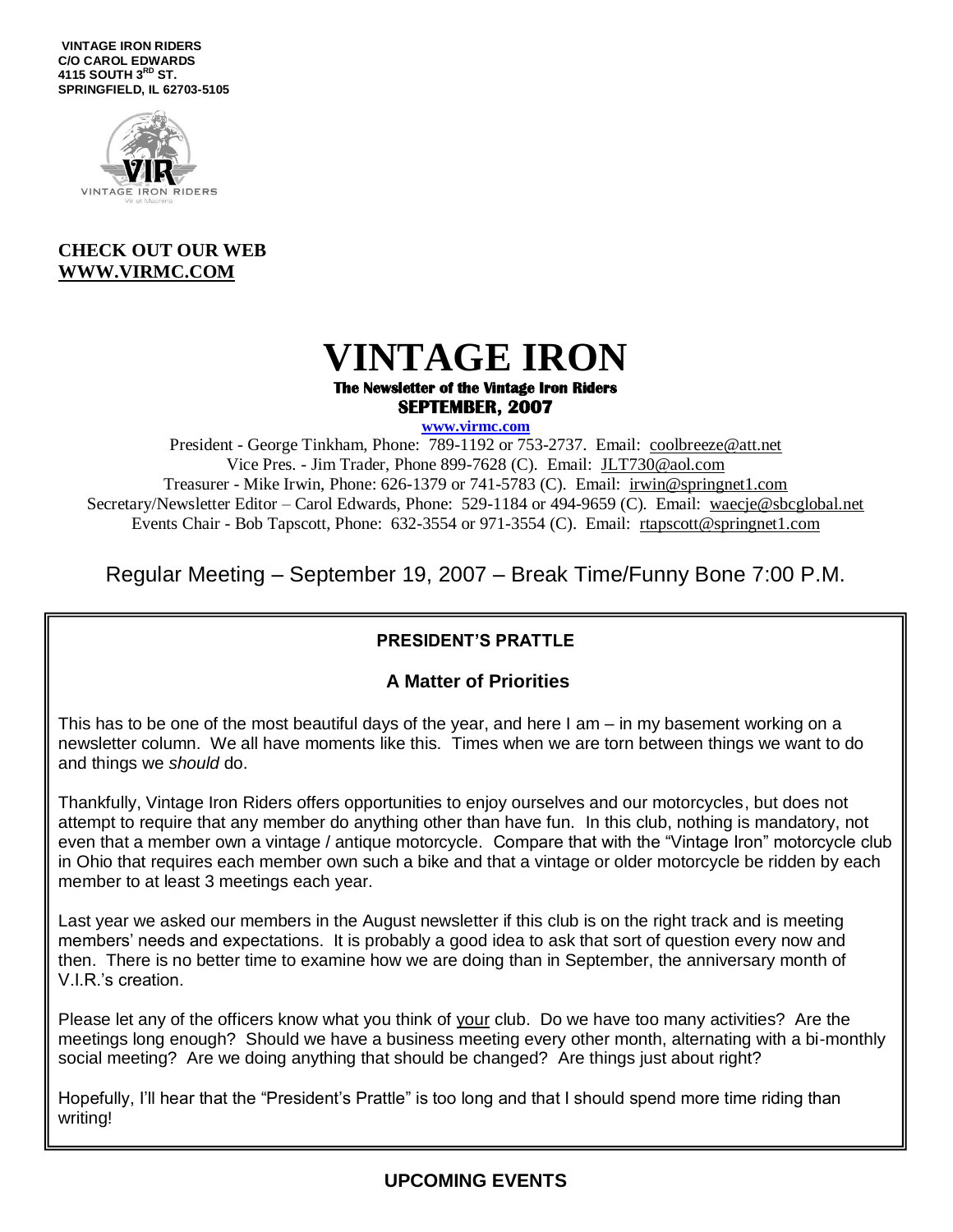**September 29-30 –** Conclusion of **Lincoln Circuit Ride**.

**October 6-7 – Ride to Ron's** – We will be taking reservations at this month's meeting for this annual event.

**October 19-21 - Barber Museum Car/Bike Show,** Birmingham, AL. This year's Festival will include a Cross Country Race on Saturday; Moto-Cross races both Saturday and Sunday; Trails on Saturday; and Roadraces on both Saturday and Sunday. The Festival will also include bike shows, swap meets, plus other special events. It is also a good chance to visit the premier Barber Motorcycle Museum.

**October 27th Weekend – AMCA St. Louis Chapter Fly-In/Car/Bike Show**, Columbia, IL. The St. Louis Chapter of the AMCA will participate in the Fall Fly-In at the Columbia Airport at Columbia, IL, the weekend of October 27<sup>th</sup> This event will include vintage airplanes, motorcycles and cars/trucks.

**"Vintage Visdom" What happens around us is largely outside our control, but the way we choose to react to it is inside our control.**

## **Calendars**

**We are aiming for November meeting to have calendars ready for purchase. These make nice Christmas presents (yes, there are only about shopping 100 days until Christmas)!**

# MEMBER SURVEY

We have received survey replies from only 15 of our members. If you have not already done so, please complete and return (either at the meeting or by mail to Carol at 4115 S. 3rd St., Spfld., IL 62703 or email to waecje@sbcglobal.net) the following form.

----------------------------------------------------------------------------------------------------------

| Calendar Year You Began Riding ____                                                          | Current Age (don't lie) _____     |  |  |  |
|----------------------------------------------------------------------------------------------|-----------------------------------|--|--|--|
| Number of Bikes Presently Owned                                                              | Number of Bikes Previously Owned  |  |  |  |
| Number of Wrecks in Lifetime                                                                 | Number of Years Sanctioned Racing |  |  |  |
| Have you taken the Safety Riders' Course?   Beginner                                         | Advanced                          |  |  |  |
| Do you wear a helmet when riding? $\Box$ Yes                                                 | No<br>Sometimes                   |  |  |  |
| To what other motorcycle organizations do you belong? $\Box$ AMA $\Box$ AMCA $\Box$<br>ABATE |                                   |  |  |  |
| Other:                                                                                       |                                   |  |  |  |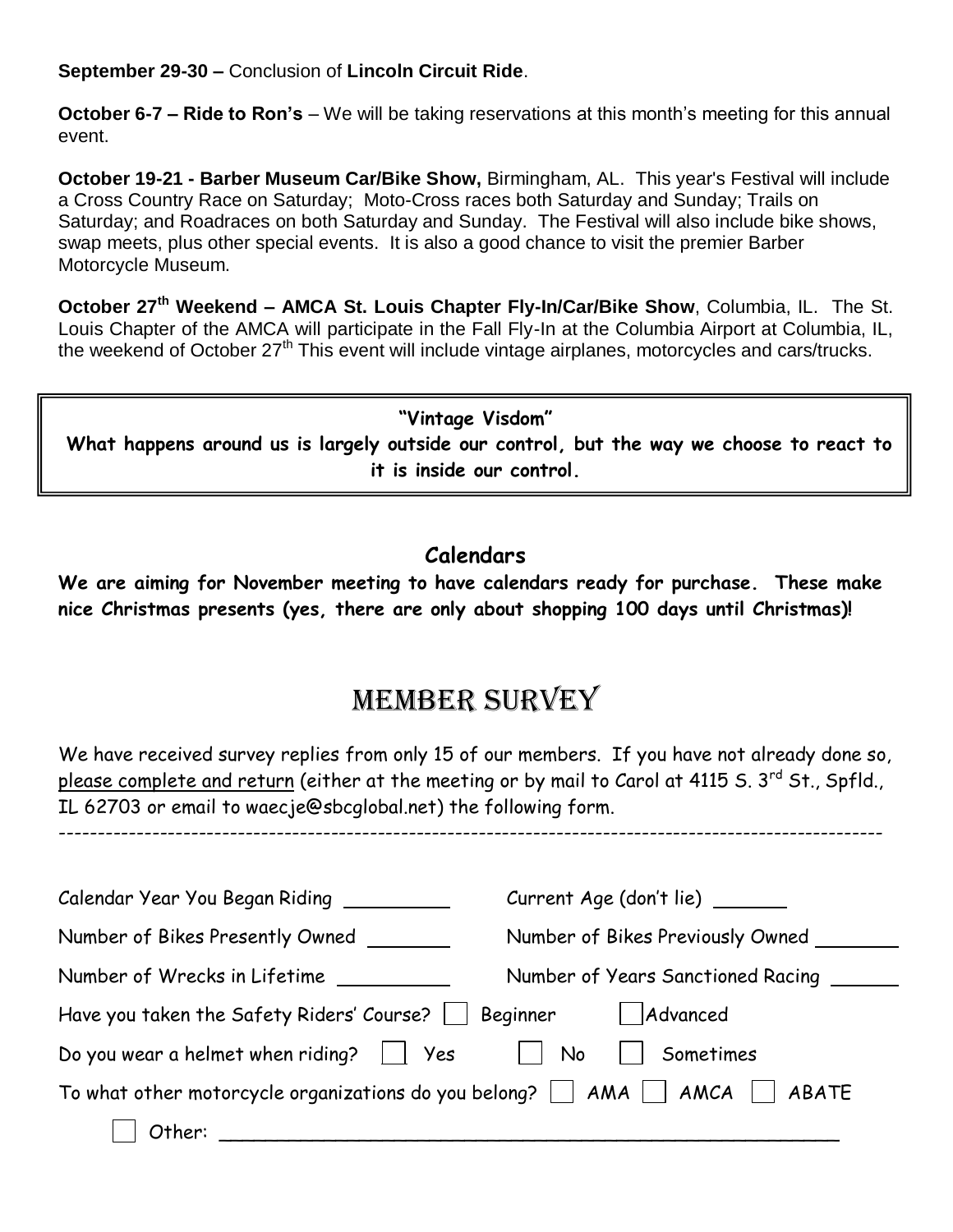#### **MINUTES OF MEETING Vintage Iron Riders Break Time – Funny Bone August 15, 2007**

Meeting called to order at 7:15 P.M. by Vice President Jim Trader. Suggestion was made by Walter Ade that we say the Pledge of Allegiance, which we did, and plan to do at future meetings. Minutes of the previous meeting were approved as sent with the newsletter and posted on the web site. Visitors were Dudley Watts, Matt Sims and Todd Walbaum.

Events: Mid-Ohio event report is on the web. Some of our members were invited to the AMA Hall of Fame Motorcycle Show. Leroy Solomon reported on riding in the State Fair Parade along with George Tinkham.

August 11<sup>th</sup> was the Havana Car & Bike Show. We had 28 bikes and won the \$250 prize for most entries. The committee asked if we would help them set up the classes and judge next year. They plan to raise the prize money for most entries to \$500. Jim Trader thanked everyone who participated.

Davenport Show/Race will be Labor Day weekend. Not enough people will be going to this event to be able to man our own space. September 2 will the Ride to the Mile. We will meet at IHOP for breakfast and leave for the Fairgrounds at 10:00. Parking area will be set up for vintage bikes.

Cruise for Charity is September 7 & 8. Jim Trader asked people to sign up so they would have an idea how much participation there will be. There will be a bike contest and games on Friday night and display on Saturday. **Volunteers are needed for registration** and parking the bikes. Advance registration is \$12, and day of registration will be \$15. The registration form can be downloaded from [www.wnns.com](http://www.wnns.com/) and sent in. Registration for the Cruise For Charity will begin on Friday, Sept. 7 at 10:00 A.M. at both Lincoln Park and at the Fairgrounds. Registration will end at 5:30 P.M. at Lincoln Park and at 7:00 P.M. at the Fairgrounds. Folks can also register the day of the show Saturday morning (Sept. 8), at 8:00 A.M. at 5th and Capitol. Awards will be at 2:00 P.M. on Saturday, followed by a poker run and a cruise through the Convention Center on Saturday night. A list of classes and events was distributed.

Treasurer's Report: Treasurer Mike Irwin reported that we have approximately \$902.85 plus tonight's business.

Old Business: The Club received a certificate from the Land of Lincoln ABATE Chapter for our contribution for the "Downed Riders." Mike Irwin still needs photos for the calendar and will take photos at upcoming events. George Tinkham is still working on the insurance survey.

New Business: A flyer was discussed. Frank and Carol will work on one for distribution at our events. Bob Tapscott reported that we are sponsoring Lap 6 at the Springfield Mile, which he paid for. Motion was made by Leroy Solomon, seconded by Walter Ade, that we reimburse Bob the \$100 for the sponsorship. Motion carried.

Carol asked that the survey sent out in the newsletter be returned as soon as possible so we could announce the results. Survey can be snail-mailed or emailed to her.

Dave Reischauer is looking for a trailer to haul two motorcycles. Don Udey has a brand new 12 x 12 shelter for sale.

There being no further business, a motion was made and seconded to adjourn. Meeting adjourned at 7:50 P.M.